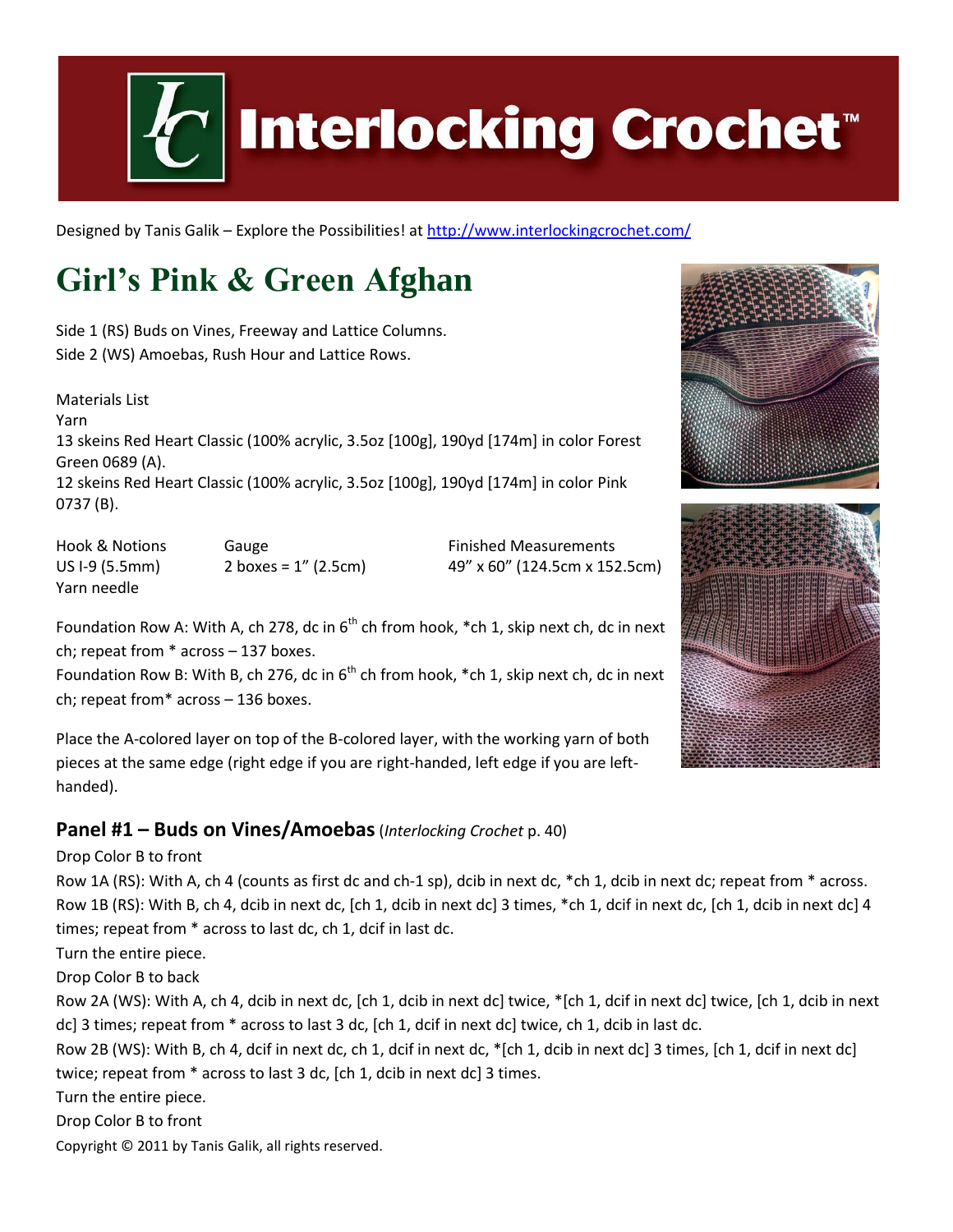Row 3A (RS): With A, ch 4, dcif in next dc, \*ch 1, dcib in next dc, [ch 1, dcif in next dc] 4 times; repeat from \* across. Row 3B (RS): With B, ch 4, dcib in next dc, [ch 1, dcib in next dc] 3 times, \*ch 1, dcif in next dc, [ch 1, dcib in next dc] 4 times; repeat from \* across to last dc, ch 1, dcif in last dc.

Turn the entire piece.

Drop Color B to back

Row 4A (WS): With A, ch 4, dcif in next dc, ch 1, dcif in next dc, \*[ch 1, dcib in next dc] 3 times, [ch 1, dcif in next dc] twice; repeat from \* across to last 4 dc, [ch 1, dcib in next dc] 3 times, ch 1, dcif in last dc.

Row 4B (WS): With B, ch 4, dcib in next dc, ch 1, dcib in next dc, \*[ch 1, dcif in next dc] twice, [ch 1, dcib in next dc] 3 times; repeat from \* across to last 3 dc, [ch 1, dcif in next dc] twice, ch 1, dcib in last dc.

Turn the entire piece.

Drop Color B to front

Row 5A (RS): With A, ch 4, dcif in next dc, [ch 1, dcif in next dc] twice, \*ch 1, dcib in next dc, [ch 1, dcif in next dc] 4 times; repeat from \* across to last 3 dc, ch 1, dcib in next dc, [ch 1, dcif in next dc] twice.

Row 5B (RS): With B, ch 4, dcib in next dc, [ch 1, dcib in next dc] 3 times, \*ch 1, dcif in next dc, [ch 1, dcib in next dc] 4 times; repeat from \* across to last dc, ch 1, dcif in last dc.

Turn the entire piece.

Repeat Rows 2–5 until piece is 15" (38cm) or desired length.

Turn the entire piece.

#### **Divider # 1**

Drop Color B to front Row 1A (WS): With A, ch 4, dcib in next dc, \*ch 1, dcib in next dc; repeat from \* across. Row 1B (WS): With B, ch 4, dcif in next dc, \*ch 1, dcif in next dc; repeat from \* across. Turn the entire piece. Drop Color B to back Row 2A (RS): With A, ch 4, dcif in next dc, \*ch 1, dcif in next dc; repeat from \* across. Row 2B (RS): With B, ch 4, dcib in next dc, \*ch 1, dcib in next dc; repeat from \* across. Turn the entire piece. Drop Color B to front Row 3A (WS): With A, ch 4, dcib in next dc, \*ch 1, dcib in next dc; repeat from \* across. Row 3B (WS): With B, ch 4, dcif in next dc, \*ch 1, dcif in next dc; repeat from \* across. Turn the entire piece.

#### **Panel #2 – Freeway/Rush Hour** (*Interlocking Crochet* p. 46)

Drop Color B to back Row 1A (RS): With A, ch 4, dcib in next dc, \*ch 1, dcib in next dc; repeat from \* across. Row 1B (RS): With B, ch 4, dcib in next dc, \*ch 1, dcib in next dc; repeat from \* across. Turn the entire piece. Drop Color B to front Row 2A (WS): With A, ch 4, dcib in next dc, \*ch 1, dcif in next dc, [ch 1, dcib in next dc] twice; repeat from \* across. Row 2B (WS): With B, ch 4, dcif in next dc, \*ch 1, dcif in next dc; repeat from \* across. Turn the entire piece. Repeat Rows 1 and 2 until piece is 15" (38cm) or desired length, ending with Row 1.